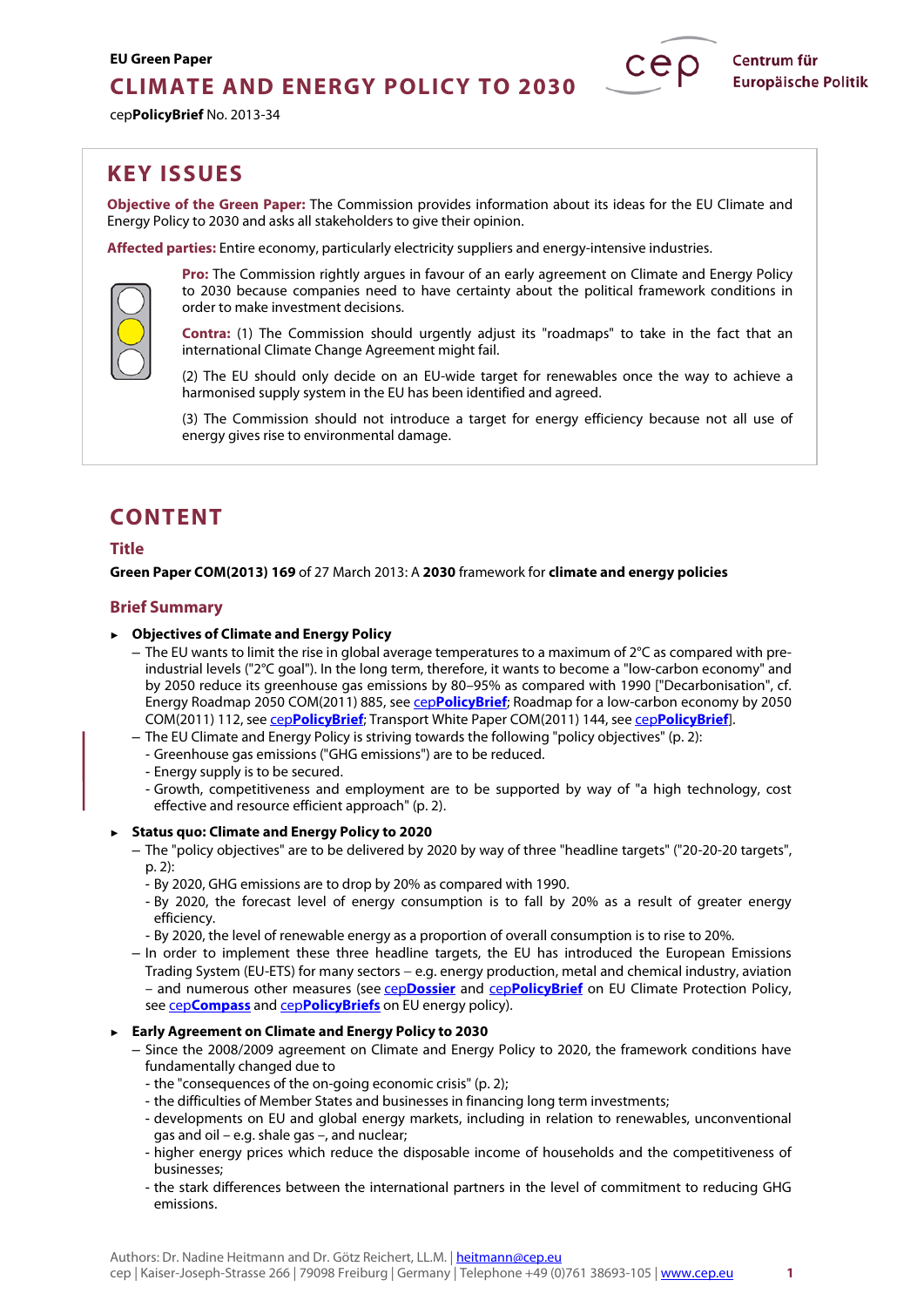

- The Commission considers an early agreement on Climate and Energy Policy to 2030 to be necessary because
	- investment in the energy infrastructure has a long term effect and requires legal certainty;
	- the demand for efficient and low-carbon technologies should be increased;
	- the EU must clarify its position in advance of the negotiations on a Climate Change Agreement 2015 [COM(2013) 167, see cep**[PolicyBrief](http://www.cep.eu/Analysen/COM_2013_167_Klimaschutzabkommen_2015/cepPolicyBrief_COM_2013_167_Climate_Change_Agreement.pdf)**].
- In this Green Paper, the Commission sets out its ideas for shaping EU Climate and Energy Policy to 2030 and puts various options up for discussion.

#### ► **Basic Assumptions for the Climate and Energy Policy to 2030**

- In order to achieve the 2°C goal and to be able to decarbonise the EU economy by 2050, the following has to be achieved by 2030:
	- GHG emissions have to drop by at least 40% as compared with 1990 so that a reduction of 80–95% can be achieved by 2050, and
	- the level of renewables, as a proportion of total energy consumption, must rise.
- By 2030, irrespective of decarbonisation, the need "to modernise the energy system" will lead to rising energy prices (p. 3).

#### ► **Agreement and Shape of Targets**

#### – **Key Issues**

T

- Instead of three headline targets, should there be just one headline target − the reduction of GHG emissions?
- Are partial targets for individual sectors e.g. renewables necessary?
- Should targets be agreed at EU, national or sector level?
- Should targets be legally binding?
- How can "synergies" be achieved and conflicts avoided when pursuing several objectives? For example, the price of emission rights may fall due to increases in efficiency or electricity from renewable sources, which means the desired incentives for investment in energy-efficient low-carbon technologies, which are to be brought about by the European Emissions Trading System (EU-ETS), are lost.

#### – **Greenhouse Gas Emissions**

The Commission argues in favour of interim targets in order to reach the aspiration of an 80–95% reduction in GHG emissions by 2050. A reduction target of 40% by 2030 is seen as cost-effective.

#### – **Renewables**

As many technologies for using renewable energy "will no longer be in their infancy" (p. 8), careful consideration must be given to whether there should be a 2030 target for renewables and whether such a target can be achieved

- "with or without sub-targets for" some "sectors" e.g. transport, industry, agriculture,
- "and/or" by way of "other specific measures" (p. 8),
- "without undesirable impacts of renewables support schemes on energy markets and energy prices and public budgets" (p. 8).

#### – **Energy Efficiency**

- According to the Commission, it should be considered
- whether targets should apply to sectors or to Member States,
- whether targets should be legally binding,
- whether these targets should be absolute or relative values,
- whether additional measures are necessary if no targets are imposed, and
- whether energy prices influenced inter alia by the EU-ETS offer incentives to increase energy efficiency?
- **Competitiveness and Security of Supply**
	- According to the Commission, competitiveness and security of supply cannot be guaranteed either by a higher proportion of renewables or a higher level of energy efficiency. Additional "dedicated policies" are in fact necessary (p. 7−8).
	- "There may also be a need to look at additional indicators" of competitiveness and security of supply (p. 8).

#### ► **Coherence of Policy Instruments**

- Different climate and energy policy instruments at EU level and national level may
	- on the one hand complement one another,
	- on the other hand, may lead to a "fragmentation of the internal market" (p. 9).
- The Commission wants to examine whether there is "balance" and "coherence" in this regard.

## ► **Competitiveness**

- Whilst energy prices in the EU are rising, in other regions of the world they are falling.
- Although "clean and more energy-efficient technologies, products and services" (p. 10) are expected to generate 5 million jobs by 2020, the corresponding supporting measures contribute to the increase in energy prices.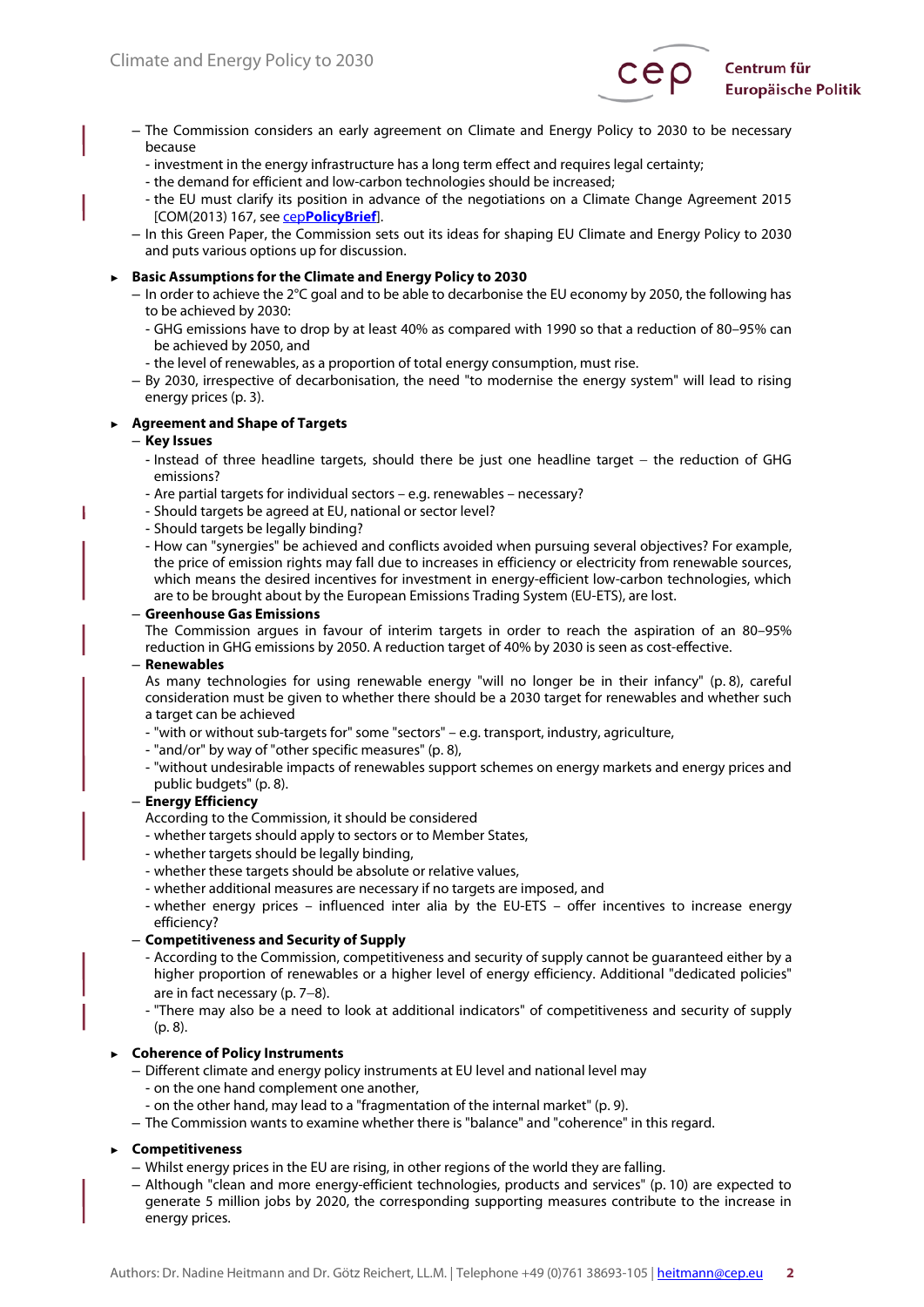

- In order to increase competitiveness, the Commission is considering
- regulating GHG emissions from international aviation and maritime transport;
- realising the internal energy market in order to reduce costs by way of increased competition and improved use of the infrastructure;
- using unconventional energy sources shale gas –;
- allowing energy-intensive sectors that are subject to international competition, to be exempt from price increases caused by regulation.
- ► **Capacity-based Contributions of Individual Member States** 
	- In view of the varying financial capacities of the individual Member States, the Commission is trying to achieve a "fair sharing of effort" (p. 12) whilst seeking the most cost-effective delivery of objectives.
	- The Commission asks whether
		- Member States should be given "differentiated" targets; this could, however, increase the overall cost of achieving the targets,
		- financially less well-off Member States with cost-effective options, e.g. for renewables development, should be given easier access to financial support.

#### **Statement on subsidiarity by the Commission**

The Commission does not consider the question of subsidiarity.

#### **Policy Context**

See cep**[Dossier](http://www.cep.eu/Studien/Klima-Dossier/cepDossier_EU-Klimaschutz.pdf)** and cep**[PolicyBriefs](http://www.cep.eu/en/eu-topics/climate.html)** on EU climate protection policy; cep**[Compass](http://www.cep.eu/Studien/cepKompass_Klima_Energie.pdf)** and cep**[PolicyBriefs](http://www.cep.eu/en/eu-topics/energy.html)** on EU energy policy.

## **Options for Influencing the Political Process**

Leading Directorate General: DG Climate Committees of the European Parliament: Environment, Health, Food Safety (leading) Federal Ministries: Cameral Controller and Energy Committees of the German Bundestag: N.N.

# **ASSESSMENT**

#### **Economic Impact Assessment**

#### Ordoliberal Assessment

**The Commission rightly argues in favour of an early agreement on Climate and Energy Policy to 2030**. This is necessary **because companies require certainty about the policy framework conditions in order to make investment decisions.**

Insofar as GHG emissions lead to global warming and the consequences of this result in costs for third parties, the reduction of GHG emissions is a legitimate aim. Updating the EU-wide objective of reducing GHG emissions is therefore appropriate in principle. When defining this objective, however, the Commission must consider that an international Climate Change Agreement might possibly fail. A unilateral climate protection policy places a cost burden on the EU which is not accompanied by any benefit in terms of climate protection. The Commission itself assumes that currently less than 11% of global GHG emissions derive from the EU, in 2020 it will only be 9%, [Climate Change Agreement 2015 COM(2013) 167, see cep**[PolicyBrief](http://www.cep.eu/Analysen/COM_2013_167_Klimaschutzabkommen_2015/cepPolicyBrief_COM_2013_167_Climate_Change_Agreement.pdf)**, and the accompanying Impact Assessment SWD(2013) 97].

The Commission's proposal of a reduction target of 40% by 2030, as compared with 1990, is in line with the long-term "roadmaps" [Energy Roadmap 2050 COM(2011) 885, see cep**[PolicyBrief](http://www.cep.eu/Analysen_KOM/KOM_2011_885_Energiefahrplan/cepPolicyBrief_KOM_2011_885_Energy_Roadmap_2050.pdf)**, A Roadmap for moving to a competitive low carbon economy in 2050 COM(2011) 112, see cep**[PolicyBrief](http://www.cep.eu/Analysen_KOM/KOM_2011_112_CO2-arme_Wirtschaft/cepPolicyBrief_KOM_2011_112_Low_Carbon_Economy.pdf)**]. However, the roadmap scenarios are based on the assumption that there will be an international Climate Change Agreement. **The Commission should** therefore **adjust its "roadmaps" as a matter of urgency, to take in the fact that an international Climate Change Agreement might fail** and develop a reduction target for each situation; one with and one without an international consensus on climate change**.**

The development of renewables as a long-term strategy is a done deal in the EU. It currently involves unnecessary expense, however, because it principally takes place in areas where it receives particularly large subsidies from the Member States rather than in places with the best energy yield where it can also be used. In addition, national subsidies undermine competition in the internal energy market because, in many cases, they lead to "production prices" which are not determined by the market but by policy in the Member States. **The EU should therefore only set an EU-wide target for renewables once the way to achieve a harmonised supply system in the EU has been identified and agreed.** Since supporting renewables tends to be accompanied by a reduction in GHG emissions, which form the basis of the EU-ETS, a conflict between the two instruments is ultimately unavoidable. The aim should therefore be to phase out support for renewables.

**There is no economic reason for making energy efficiency a policy objective** – either at EU or national level – **since not all use of energy gives rise to environmental damage** or other loss to third parties**.** Since the